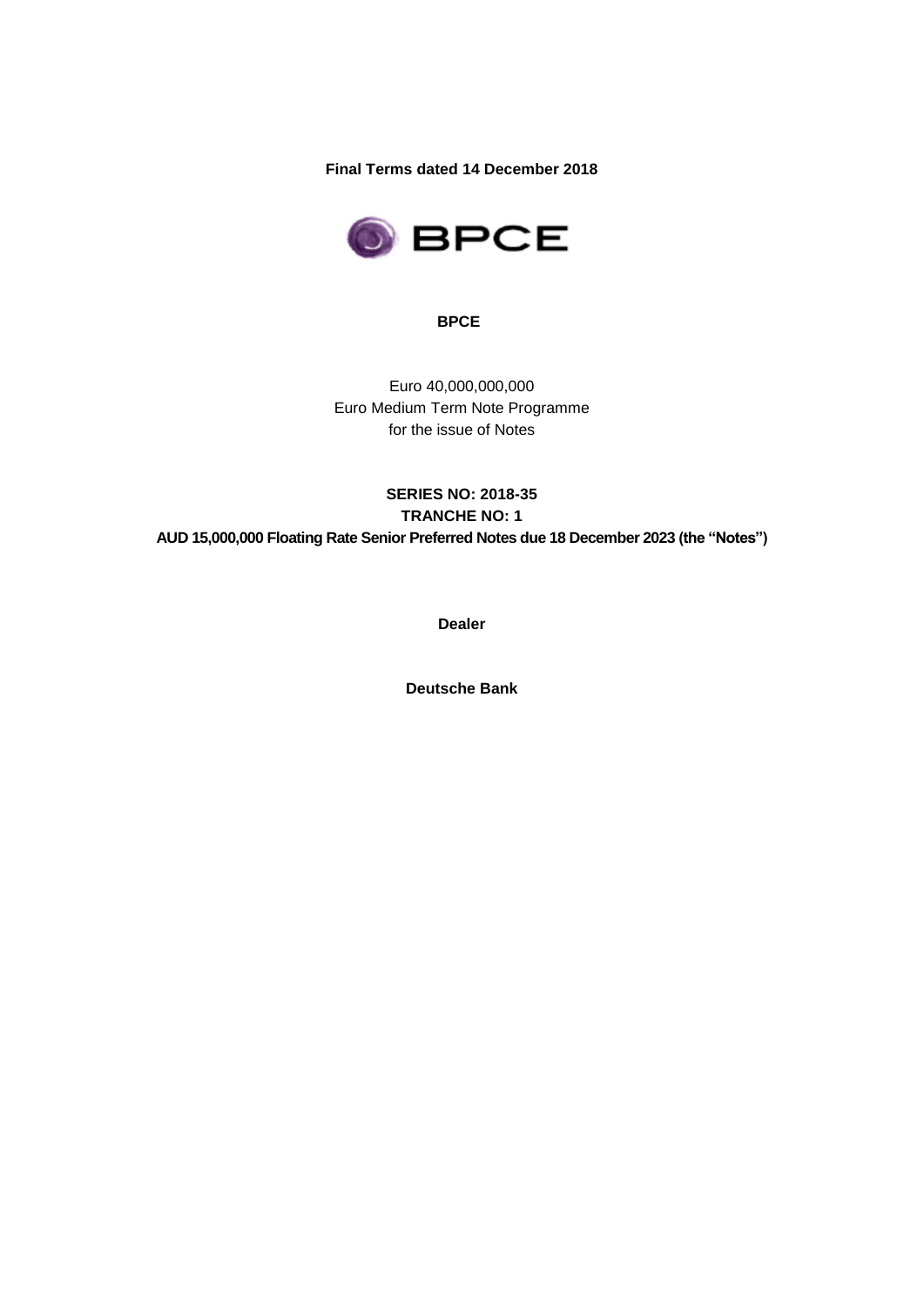**MIFID II PRODUCT GOVERNANCE / PROFESSIONAL INVESTORS AND ECPS ONLY TARGET MARKET** – Solely for the purposes of each manufacturer's product approval process, the target market assessment in respect of the Notes has led to the conclusion that, in relation to the type of clients criterion only: (i) the type of clients to whom the Notes are targeted is eligible counterparties and professional clients only, each as defined in Directive 2014/65/EU (as amended, "**MiFID II**"); and (ii) all channels for distribution of the Notes to eligible counterparties and professional clients are appropriate. Any person subsequently offering, selling or recommending the Notes (a "**distributor**") should take into consideration the manufacturers' type of clients assessment; however, a distributor subject to MiFID II is responsible for undertaking its own target market assessment in respect of the Notes (by either adopting or refining the manufacturers' type of clients assessment) and determining appropriate distribution channels.

**PROHIBITION OF SALES TO EEA RETAIL INVESTORS** – The Notes are not intended to be offered, sold or otherwise made available to and should not be offered, sold or otherwise made available to any retail investor in the European Economic Area ("**EEA**"). For these purposes, a retail investor means a person who is one (or more) of: (i) a retail client as defined in point (11) of Article 4(1) of MiFID II; or (ii) a customer within the meaning of Directive 2016/97/EU, as amended, where that customer would not qualify as a professional client as defined in point (10) of Article 4(1) of MiFID II. Consequently, no key information document required by Regulation (EU) No 1286/2014, as amended (the "**PRIIPs Regulation**") for offering or selling the Notes or otherwise making them available to retail investors in the EEA has been prepared and therefore offering or selling the Notes or otherwise making them available to any retail investor in the EEA may be unlawful under the PRIIPs Regulation.

### **PART A – CONTRACTUAL TERMS**

Terms used herein shall be deemed to be defined as such for the purposes of the Conditions (the "Conditions") set forth in the base prospectus dated 21 November 2018 which received visa n°18-528 from the *Autorité des marchés financiers* (the "**AMF**") on 21 November 2018 (the "**Base Prospectus**"), which constitutes a base prospectus for the purposes of the Prospectus Directive.

This document constitutes the Final Terms of the Notes described herein for the purposes of Article 5.4 of the Prospectus Directive and must be read in conjunction with such Base Prospectus. Full information on the Issuer and the offer of the Notes is only available on the basis of the combination of these Final Terms and the Base Prospectus. The Base Prospectus is available for viewing at the office of the Fiscal Agent or each of the Paying Agents and on the website of the AMF (www.amf-france.org) and copies may be obtained from BPCE, 50 avenue Pierre Mendès-France, 75013 Paris, France.

| $1_{-}$ | Issuer:                              | <b>BPCE</b>                                   |
|---------|--------------------------------------|-----------------------------------------------|
| 2.      | Series Number:<br>(i)                | 2018-35                                       |
|         | (ii)<br>Tranche Number:              | 1                                             |
|         | 3. Specified Currency or Currencies: | Australian Dollar ("AUD")                     |
| 4.      | Aggregate Nominal Amount:            |                                               |
|         | (i)<br>Series:                       | AUD 15,000,000                                |
|         | (ii)<br>Tranche:                     | AUD 15,000,000                                |
| 5.      | <b>Issue Price:</b>                  | 100 per cent. of the Aggregate Nominal Amount |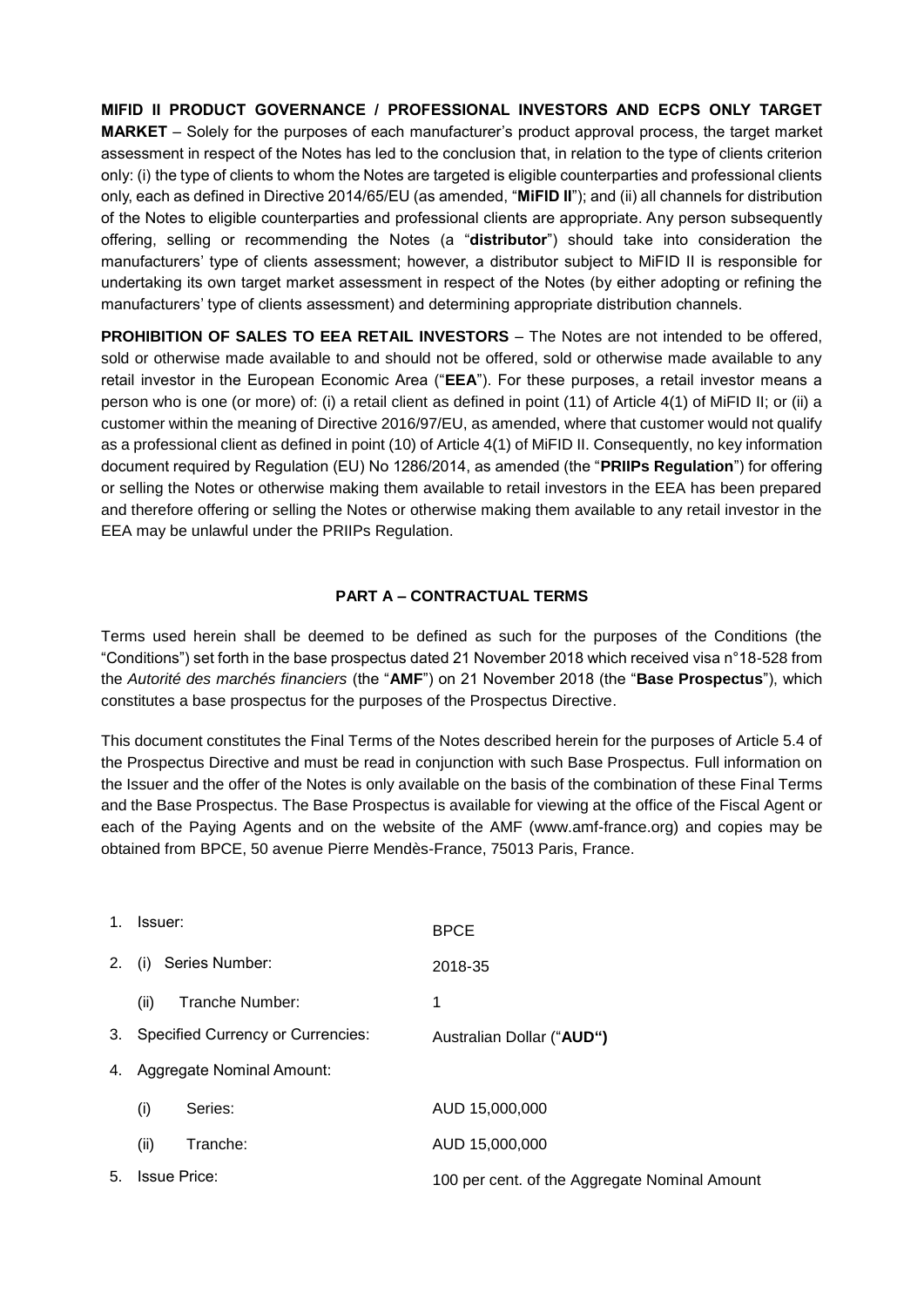|    | 6. Specified Denomination(s): |                               |     | AUD 200,000                                                                                                         |                                                                                                                                                              |
|----|-------------------------------|-------------------------------|-----|---------------------------------------------------------------------------------------------------------------------|--------------------------------------------------------------------------------------------------------------------------------------------------------------|
| 7. | (i)                           | <b>Issue Date:</b>            |     |                                                                                                                     | 18 December 2018                                                                                                                                             |
|    | (ii)                          | Interest Commencement Date:   |     |                                                                                                                     | <b>Issue Date</b>                                                                                                                                            |
| 8. | Interest Basis:               |                               |     | Three $(3)$ months BBSW + 1.03 per cent. per annum<br><b>Floating Rate</b><br>(further particulars specified below) |                                                                                                                                                              |
| 9. | <b>Maturity Date:</b>         |                               |     |                                                                                                                     | Specified Interest Commencement Date falling on or<br>nearest to 18 December 2023                                                                            |
|    | 10. Redemption Basis:         |                               |     |                                                                                                                     | Subject to any purchase and cancellation or early<br>redemption, the Notes will be redeemed on the<br>Maturity Date at 100 per cent. of their nominal amount |
|    | 11. Change of Interest Basis: |                               |     |                                                                                                                     | Not Applicable                                                                                                                                               |
|    | 12. Put/Call Options:         |                               |     |                                                                                                                     | Not Applicable                                                                                                                                               |
|    |                               | 13. (i) Status of the Notes:  |     |                                                                                                                     | <b>Senior Preferred Notes</b>                                                                                                                                |
|    | (ii)                          | Dates<br>of<br>authorisations | the | corporate<br>for issuance of                                                                                        | Decision of the Directoire of the Issuer dated<br>9 April 2018 and decision of Mr. Roland Charbonnel,                                                        |

Director of Group Funding and Investor Relations

Department, dated 6 December 2018.

# **PROVISIONS RELATING TO INTEREST (IF ANY) PAYABLE**

Notes obtained:

|                                   | 14. Fixed Rate Note Provisions           | Not Applicable                                                                                                                                                                                                                                                                                                                               |
|-----------------------------------|------------------------------------------|----------------------------------------------------------------------------------------------------------------------------------------------------------------------------------------------------------------------------------------------------------------------------------------------------------------------------------------------|
| 15. Floating Rate Note Provisions |                                          | Applicable                                                                                                                                                                                                                                                                                                                                   |
| (i)                               | Interest Period(s):                      | The period beginning on (and including) the Interest<br>Commencement Date and ending on (but excluding)<br>the First Specified Interest Payment Date and each<br>successive period beginning on (and including) a<br>Specified Interest Payment date and ending on (but<br>excluding) the next succeding Specified Interest<br>Payment Date. |
| (ii)                              | <b>Specified Interest Payment Dates:</b> | 18 March, 18 June, 18 September and 18 December<br>in each year, subject to adjustment in accordance with<br>the Business Day Convention set out in (iv) below                                                                                                                                                                               |
| (iii)                             | First Interest Payment Date:             | The Specified Interest Payment Date falling on or<br>nearest to 18 March 2019                                                                                                                                                                                                                                                                |
| (iv)                              | <b>Business Day Convention:</b>          | Modified Following Business Day Convention                                                                                                                                                                                                                                                                                                   |
| (v)                               | Interest Period Date:                    | Not Applicable                                                                                                                                                                                                                                                                                                                               |
| (vi)                              | Business Centre(s):                      | Sydney and TARGET                                                                                                                                                                                                                                                                                                                            |
|                                   |                                          |                                                                                                                                                                                                                                                                                                                                              |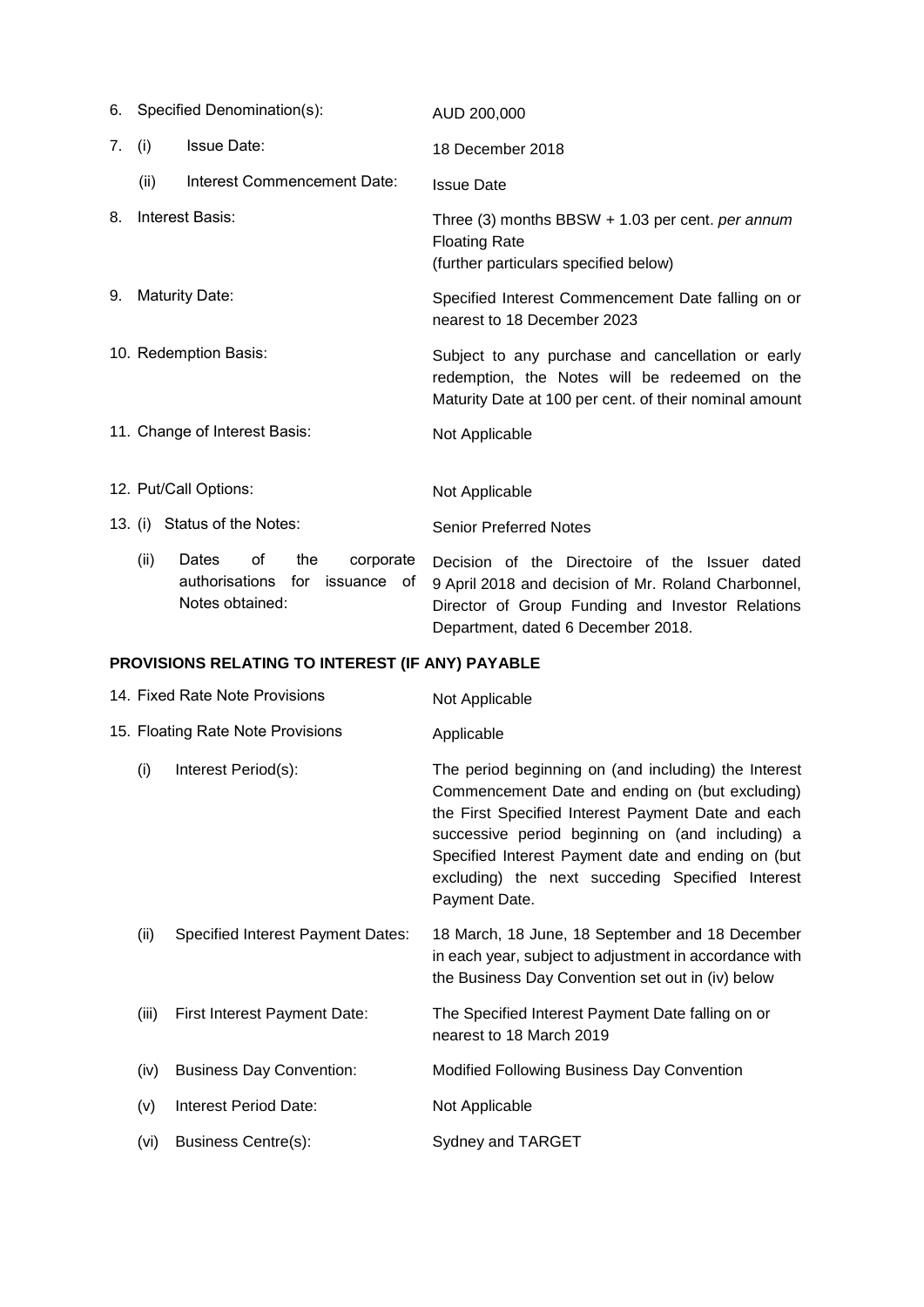|         | (vii) Manner in which the Rate(s) of Screen Rate Determination<br>Interest is/are to be determined:                                                                                                                                                                                                                                |                                                               |
|---------|------------------------------------------------------------------------------------------------------------------------------------------------------------------------------------------------------------------------------------------------------------------------------------------------------------------------------------|---------------------------------------------------------------|
|         | (viii) Party responsible for calculating<br>the Rate(s) of Interest and/or<br>Interest Amount(s) (if not the<br>Calculation Agent):                                                                                                                                                                                                | Not Applicable                                                |
| (ix)    | Screen Rate Determination:                                                                                                                                                                                                                                                                                                         | Applicable                                                    |
|         | - Reference Rate:                                                                                                                                                                                                                                                                                                                  | 3 Months AUD BBSW                                             |
|         | - Interest Determination Date:                                                                                                                                                                                                                                                                                                     | First Sydney business day of each Interest Period             |
|         | - Relevant Screen Page:                                                                                                                                                                                                                                                                                                            | <b>Reuters Page BBSW</b>                                      |
|         | Relevant Screen Page Time:<br>$\blacksquare$                                                                                                                                                                                                                                                                                       | 10.00 am Sydney Time                                          |
| (x)     | <b>FBF Determination</b>                                                                                                                                                                                                                                                                                                           | Not Applicable                                                |
| (xi)    | ISDA Determination:                                                                                                                                                                                                                                                                                                                | Not Applicable                                                |
| (xii)   | Margin                                                                                                                                                                                                                                                                                                                             | 1.03 per cent. per annum                                      |
|         | (xiii) Day Count Fraction                                                                                                                                                                                                                                                                                                          | Actual/365 (fixed), Adjusted                                  |
|         | 16. Zero Coupon Note Provisions                                                                                                                                                                                                                                                                                                    | Not Applicable                                                |
|         | 17. Inflation Linked Interest Note Provisions                                                                                                                                                                                                                                                                                      | Not Applicable                                                |
|         | PROVISIONS RELATING TO REDEMPTION                                                                                                                                                                                                                                                                                                  |                                                               |
|         | 18. Call Option                                                                                                                                                                                                                                                                                                                    | Not Applicable                                                |
|         | 19. Put Option                                                                                                                                                                                                                                                                                                                     | Not Applicable                                                |
| Option: | 20. MREL/TLAC Disqualification Event Call                                                                                                                                                                                                                                                                                          | Applicable                                                    |
|         | 21. Final Redemption Amount of each Note                                                                                                                                                                                                                                                                                           | AUD 200,000 per Note of AUD 200,000 Specified<br>Denomination |
| Amount: | 22. Inflation Linked Notes - Provisions<br>relating to the Final Redemption                                                                                                                                                                                                                                                        | Not Applicable                                                |
|         | 23. Early Redemption Amount                                                                                                                                                                                                                                                                                                        |                                                               |
|         | (i)<br>Early<br>Redemption<br>Amount(s) of each Senior Note<br>payable on redemption upon the<br>of an<br>MREL/TLAC<br>occurrence<br>Disqualification Event (Condition<br>$6(g)$ ), if applicable, a Withholding<br>Tax Event (Condition 6(i)(i)), a<br>Gross-Up Event (Condition 6(i)(ii)) or<br>for Illegality (Condition 6(I)): | AUD 200,000 per Note of AUD 200,000 Specified<br>Denomination |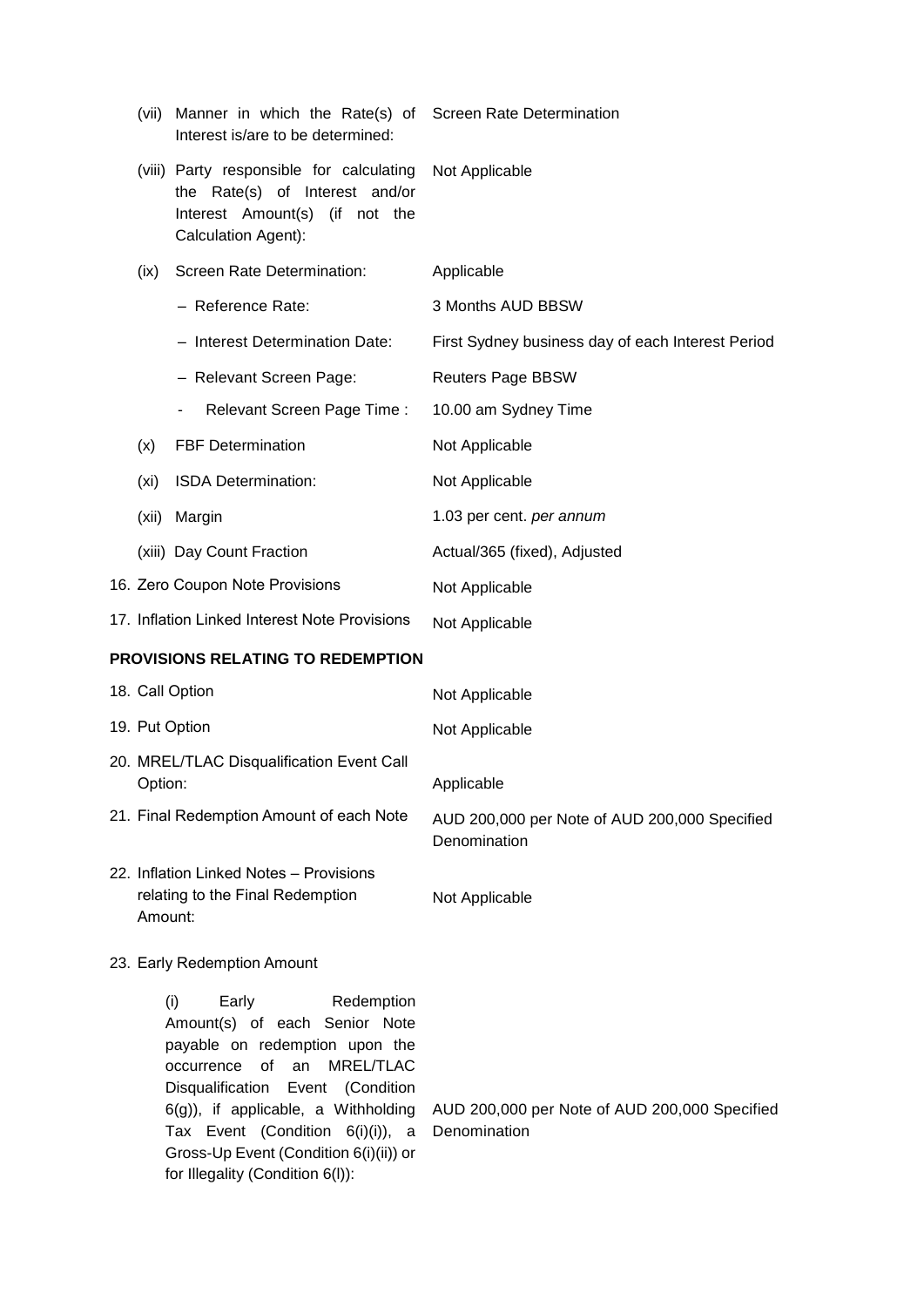(Condition 6(h), a Withholding Tax Event (Condition 6(i)(i), a Gross-Up Event (Condition 6(i)(ii)) or a Tax Deductibility Event (Condition 6(i)(iii)): Not Applicable (iii) Redemption for taxation reasons permitted on days others than Interest Payment Dates (Condition No 6(i)): (iv) Unmatured Coupons to become void upon early redemption (Materialised Bearer Notes only) Not Applicable (Condition 7(f)): **GENERAL PROVISIONS APPLICABLE TO THE NOTES** 24. Form of Notes: Dematerialised Notes (i) Form of Dematerialised Notes: Bearer form *(au porteur*) (ii) Registration Agent: Not Applicable (iii) Temporary Global Certificate: Not Applicable (iv) Applicable TEFRA exemption: Not Applicable 25. Financial Centre(s): Sydney and TARGET 26. Talons for future Coupons or Receipts to be attached to Definitive Notes (and dates on which such Talons mature): Not Applicable 27. Details relating to Instalment Notes: amount of each instalment, date on which each payment is to be made: Not Applicable 28. Redenomination provisions: Not Applicable 29. Consolidation provisions: Not Applicable Meeting and Voting Provisions (Condition 11): *Contractual Masse*  Name and address of the Representative: As per Condition 11(c) Name and address of the alternate Representative: As per Condition 11(c) The Representative will receive a remuneration of EUR 2,000 (excluding VAT) per year

(ii) Early Redemption Amount(s) of each Subordinated Note payable on redemption upon the occurrence of a Capital Event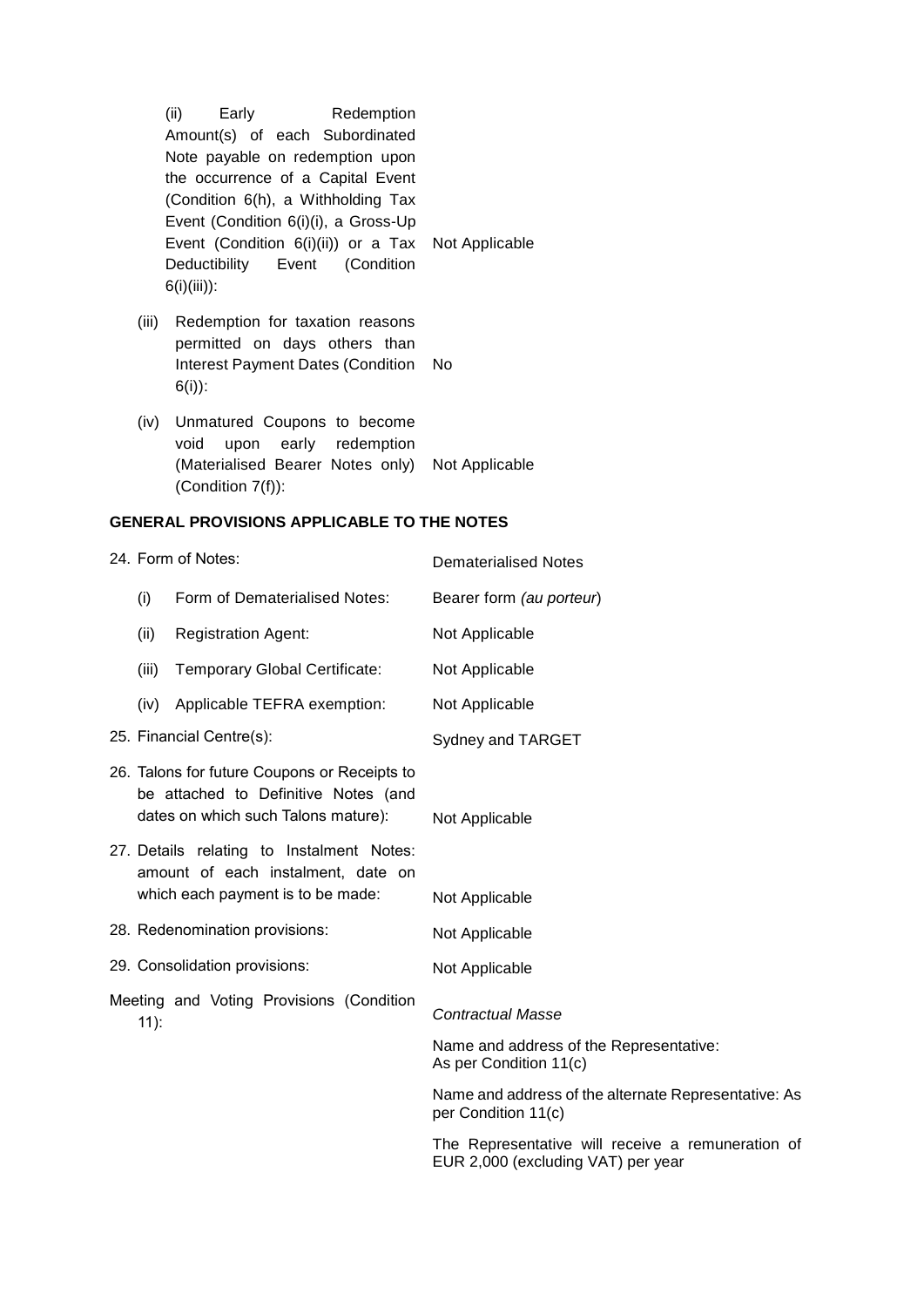## **RESPONSIBILITY**

The Issuer accepts responsibility for the information contained in these Final Terms.

Signed on behalf of BPCE Duly represented by:

Roland CHARBONNEL.

Director of Group Funding and Investor Relations Department...........................................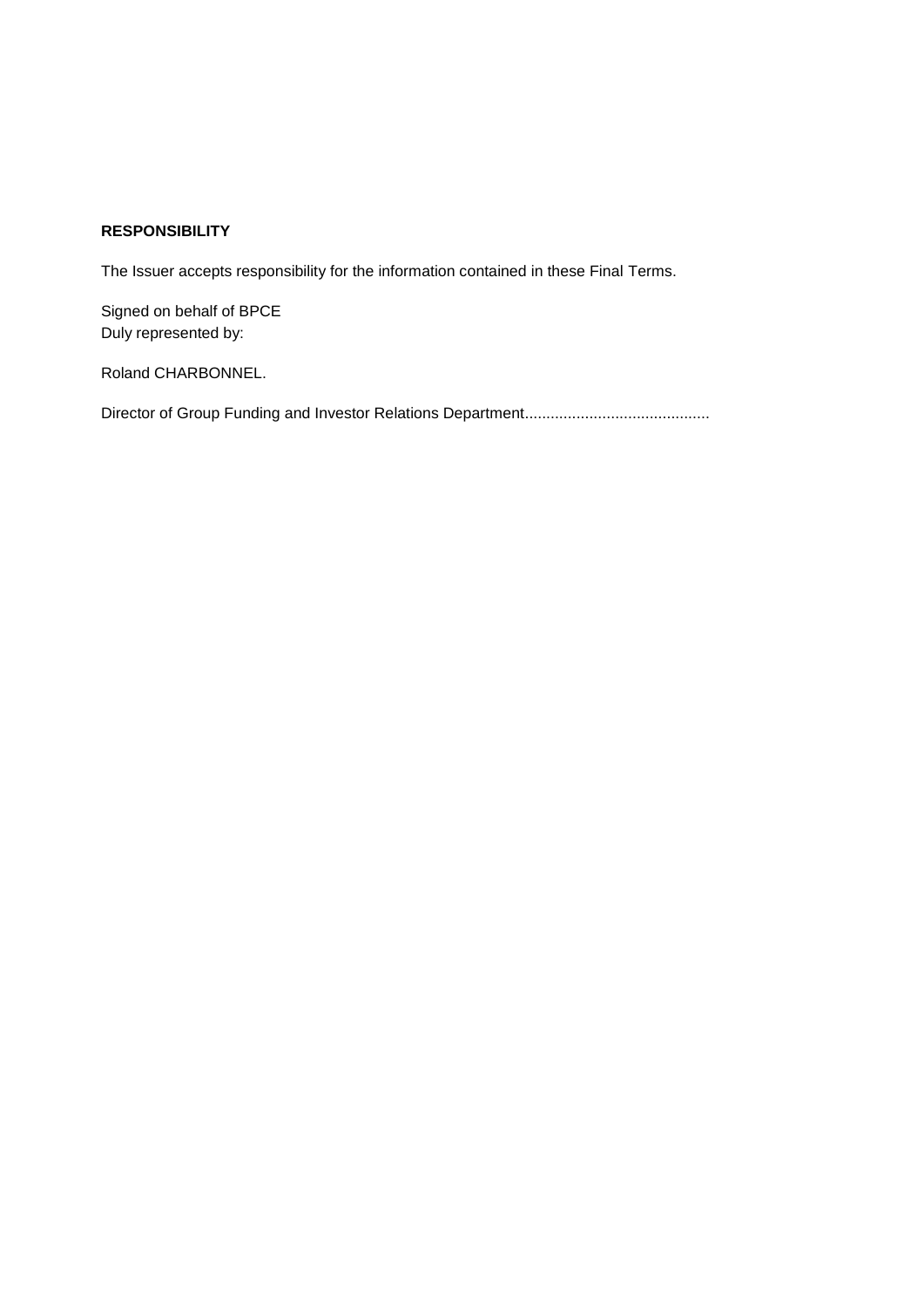### **PART B – OTHER INFORMATION**

### **1. LISTING AND ADMISSION TO TRADING**

| (i) Listing and Admission to<br>trading:                            | Application has been made by the Issuer (or on its behalf)<br>for the Notes to be listed and admitted to trading on<br>Euronext Paris with effect from the Issue Date. |
|---------------------------------------------------------------------|------------------------------------------------------------------------------------------------------------------------------------------------------------------------|
| (ii) Estimate of total expenses<br>related to admission to trading: | EUR 8,100 (including AMF Fees)                                                                                                                                         |
| <b>RATINGS</b>                                                      |                                                                                                                                                                        |
| Ratings:                                                            | The Notes to be issued have been rated:                                                                                                                                |
|                                                                     | $S & P: A+$                                                                                                                                                            |
|                                                                     | S & P is established in the European Union and registered<br>under Regulation (EC) No 1060/2009 as amended.                                                            |

### **3. INTERESTS OF NATURAL AND LEGAL PERSONS INVOLVED IN THE ISSUE**

Save as discussed in "Subscription and Sale", so far as the Issuer is aware, no person involved in the offer of the Notes has an interest material to the offer."

# 4**. HISTORIC INTEREST RATES**

**2. RATINGS**

Details of historic BBSW rates can be obtained from Reuters Page BBSW.

### **10. OPERATIONAL INFORMATION**

| ISIN:                                                                                                                       |                                                           | FR0013386943 |  |
|-----------------------------------------------------------------------------------------------------------------------------|-----------------------------------------------------------|--------------|--|
|                                                                                                                             | Common Code:<br>192139694                                 |              |  |
| Depositaries:                                                                                                               |                                                           |              |  |
| (i)                                                                                                                         | Euroclear France to act as<br>Central Depositary:         | Yes          |  |
| (ii)                                                                                                                        | Common<br>Depositary<br>for<br>Euroclear and Clearstream: | N٥           |  |
| Any clearing system(s) other than Not Applicable<br>Euroclear and Clearstream and the<br>relevant identification number(s): |                                                           |              |  |